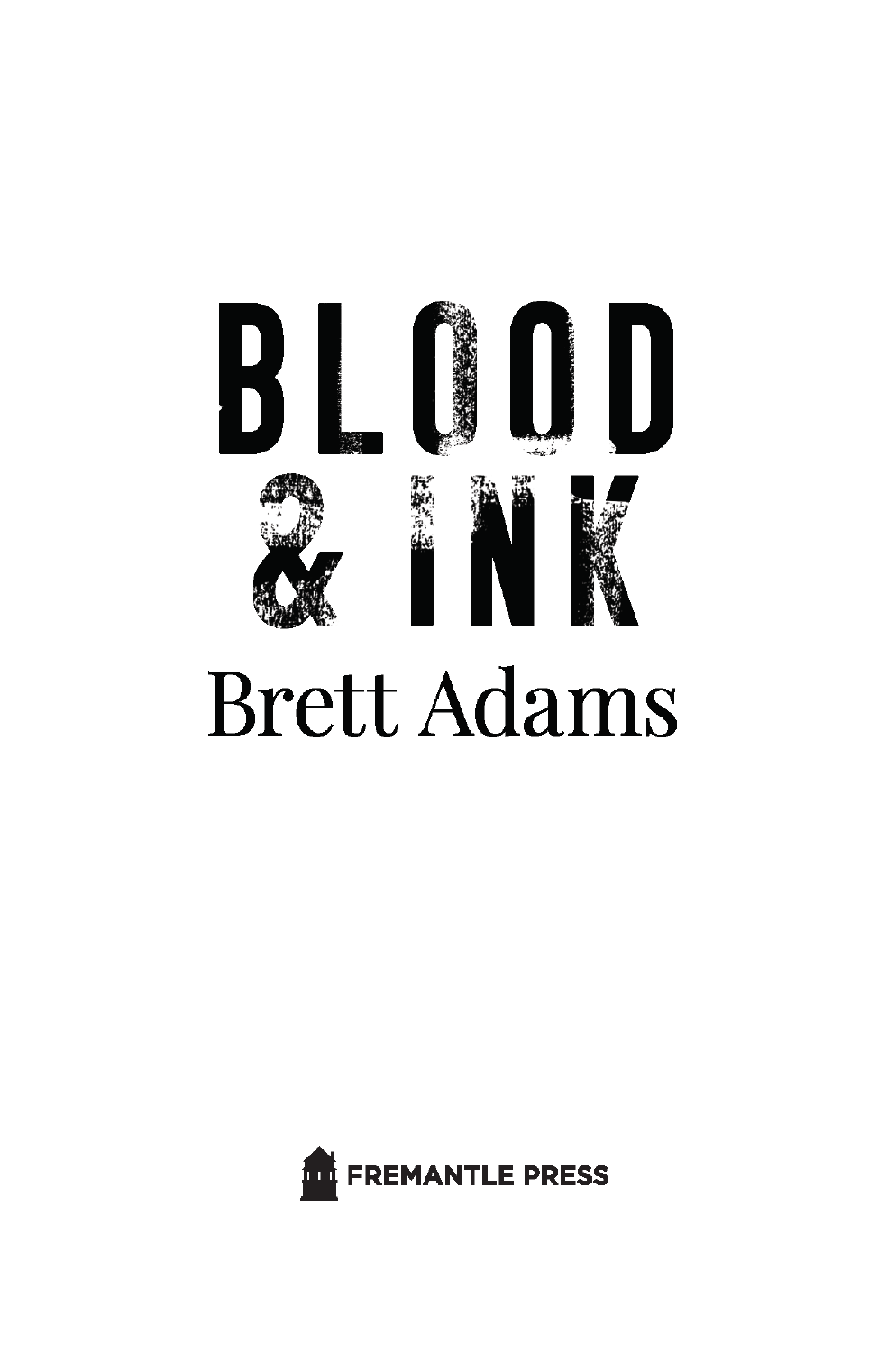'The purpose of literature is to turn blood into ink.' —T.S. Eliot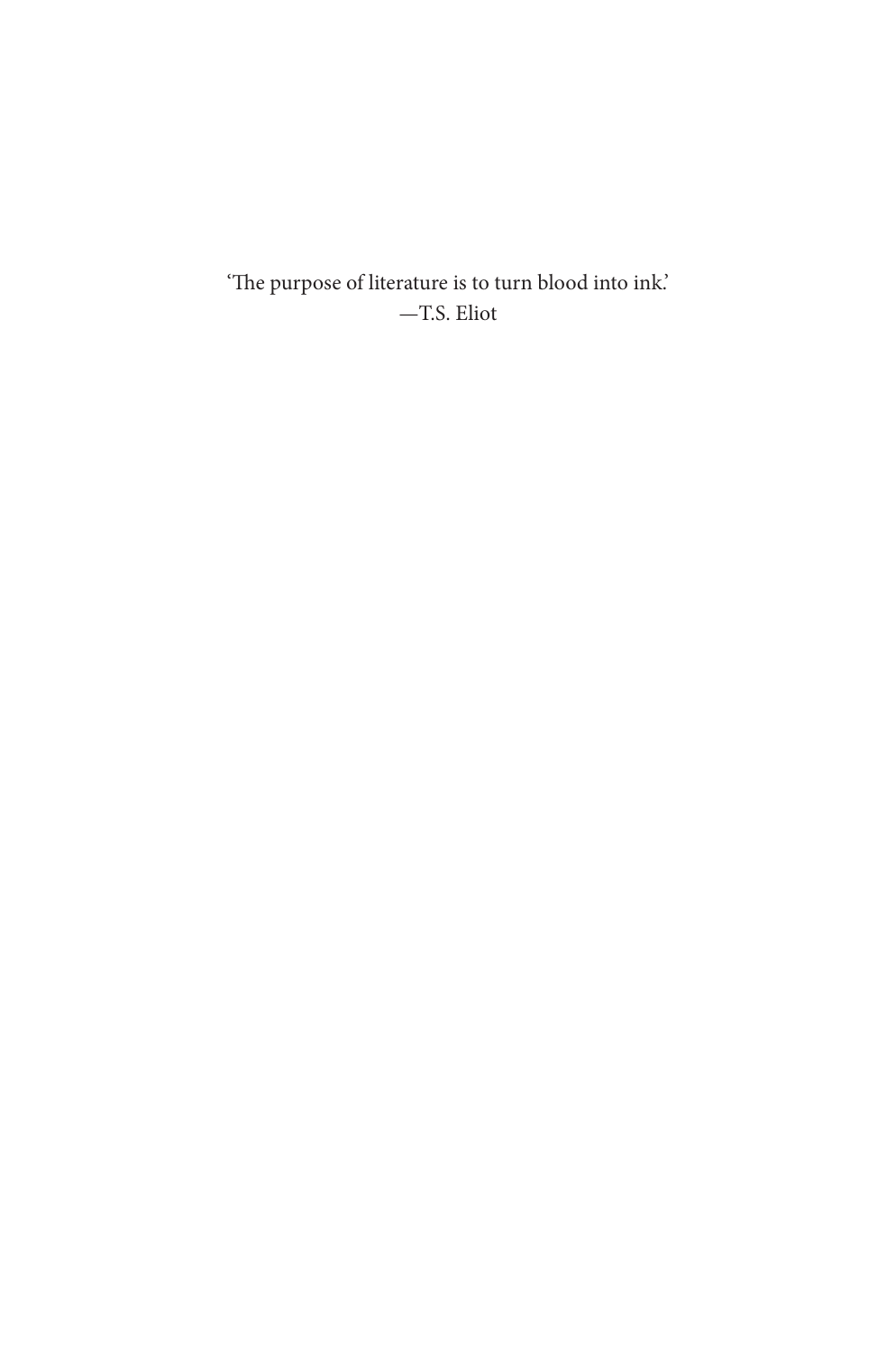## **PROLOGUE**

Any fool can hold a gun.

For proof, I offer myself. Crouching in the shadowed stoop opposite the café, I held the Glock raised before me, gripped double-hand. Easy.

Fully loaded, a Glock 17's steel, brass, plastic and propellant totals nine hundred grams. Weighs less than a can of beans. And any fool can hold a can of beans.

What's more, if the Glock is typical—built, as it was, by a man with no firearms experience to win a contest by the Austrian Ministry of Defence—any fool can design one too.

But to fire one at a human being?

That, it turns out, takes a devil.

It's like they say: pressure can make a diamond, or a stain. It all depends on what's being squashed.

Squatting there in the shadow, one shoulder braced against a dirtencrusted brick wall, trying to keep the Glock's sight trained on the kid's chest as he sauntered to the café entrance, I was beginning to fear I was from Stainsville.

The problem wasn't the occasional yellow flash of a taxicab, or the stink of rotting trash wafting out of the gutter. I had clear sight across the street. There was no wind to speak of. I knew the chambered hollow point round would expand when it punctured his flesh with a good chance of smearing an artery or organ.

Everything was ready.

Except me.

My hands were jittering like a junkie in withdrawal.

Maybe it was nerves? I know it wasn't guilt.

No, I wanted a tight bead on his chest. I wanted my bullet to tear him a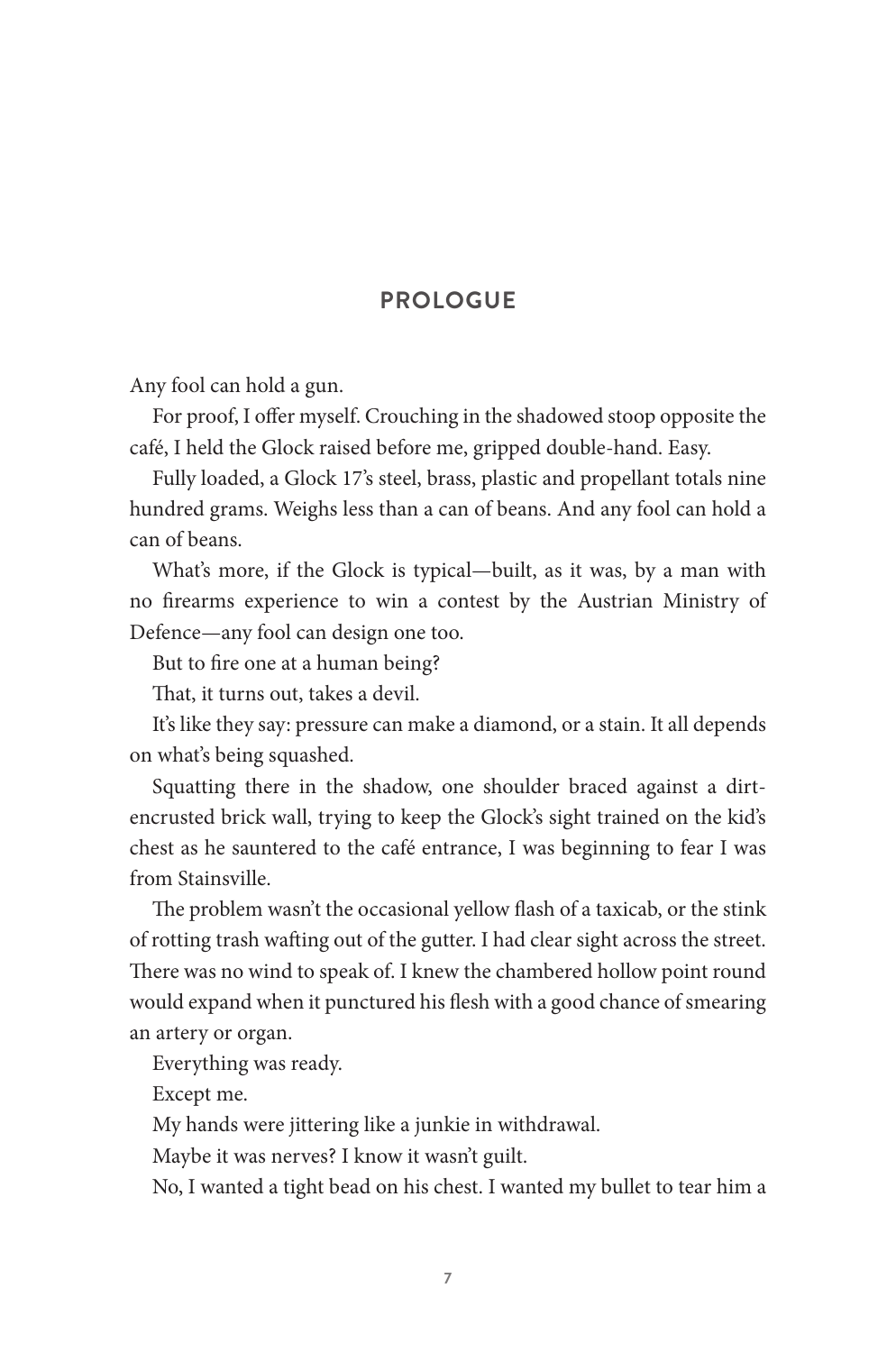new hole. Was *giddy* to see him ragdoll to the ground, and watch his blood sluice onto the street.

Those are the perks of an Angel of Death on an avenging mission.

My real fear was that my body was falling apart. That the stresses of the past weeks had caught up with me, and the flesh-machine named Jack Griffen had finally thrown a cog. That deep down, part of my constitution had ruptured. Now, when I needed it one last time.

Maybe murder took more than a professor of literature had particularly a forty-five-year-old professor of literature with a diabolical heart condition and a fear of needles.

Why not? Everything else had broken.

I strained again to still the tremble in my arms. Just one more shot.

Because—*oh, boy*—I meant to murder. Just once. First and last on my scorecard.

My one hope was that before he died, he had the presence of mind to look for me. I wanted him to know I made it. Me, Jack Griffen. I played his game. And he lost.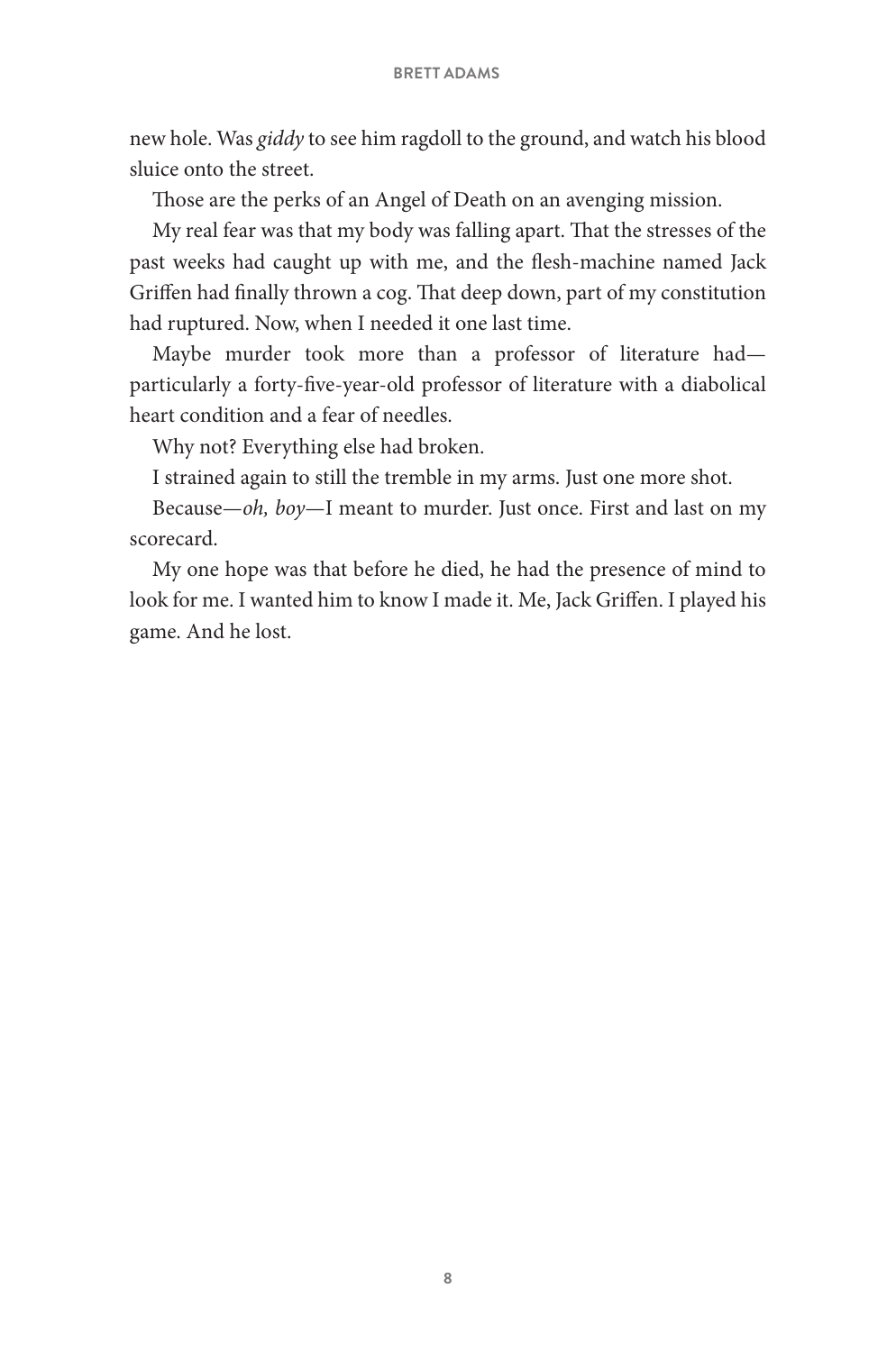## **1**

## **Fifty-six days earlier**

The knife was six inches long.

Its handle was hardwood wrapped in brass wire, its blade acid-etched with a Native American icon of a snake. A scalping knife.

Hiero laid the blade across the palm of my hand just above the first knuckle, on the fleshy part of the fingers.

In hindsight, it probably should have concerned me more when he burst into my office brandishing the knife, quoting Homer, 'The gods are hard to handle—when they come blazing forth in their true power!'

But to be honest, in the months I'd known Hiero, I had come to expect anything.

'Describe it for me, Professor,' he said.

'*Professor*?' I said. 'You haven't called me that since the first day you walked in here'

'Maybe I'm feeling nostalgic.' He leaned toward me across my desk. 'Come on. How's it feel, the blade's touch? Like a line of fire?'

This close, I noticed the livid skin of a graze on Hiero's normally immaculate forehead. But the feel of razor-keen steel on my skin left no room to consider its significance.

Fighting the urge to flinch, I shut my eyes. In the darkness I tried to shrink my world to the feel of that line of pressure on my skin. The smell of his aftershave was overpowering.

From somewhere outside a shriek of laughter echoed through the grey buildings of the English Faculty. The campus was slowly draining of students on a post-exam high.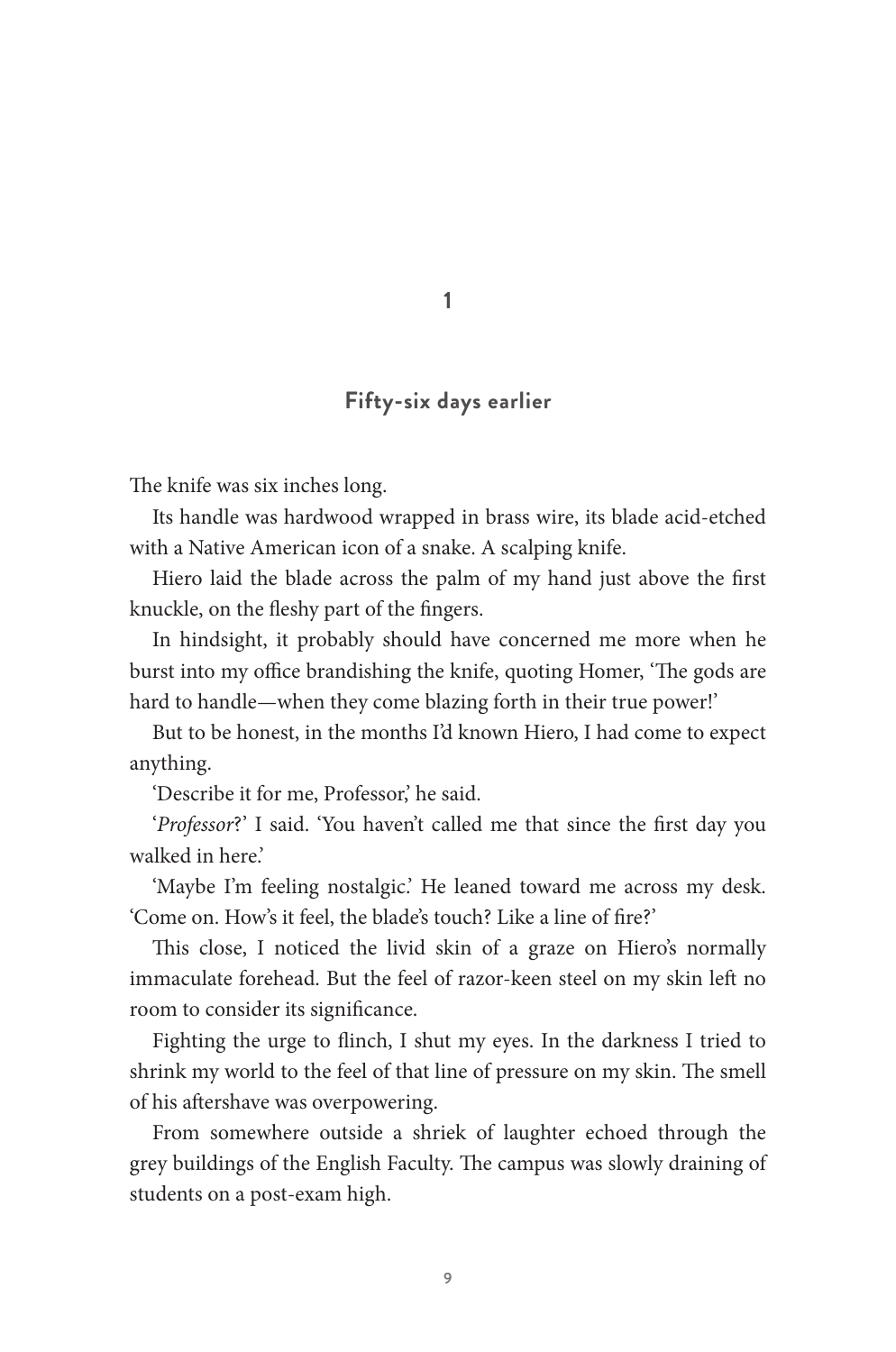'It feels …' I said, groping for the right word. 'Wet.'

My eyes snapped open, fearing for a moment that the blade had drawn blood.

'*Wet*?' he said, voice flat. 'That's the limit of your imaginative reach: *wet*?'

I nodded, a trifle guilty, and the scratch of his pen on a notebook was the only sound for a moment.

He put the pen down, and with the ghost of a smile, shifted the knife blade. He lifted it and rested the last two inches of steel across the base of my index and middle fingers.

'Now you have a choice: two fingers, or-' He angled the blade, moved it down. 'One thumb.'

Not exactly Sophie's Choice, but my mind refused to work with the blade touching me, so I stalled.

'Last time you made us drink that bottle of five-dollar wine.' (A shattering hangover eclipsed the fun of trying to write how *that* felt.) 'The time before you punched me in the neck. When are you going to threaten me with donuts?'

He withdrew the knife and sat back. From a box on my desk, he took a chocolate, popped it into his mouth, and chewed. The aroma of chocolate wafted past me. They were a gift from a failing student, but I never ate them. Hate chocolate.

I snatched my hand back, and noticed the glimmer in his eye dim a little.

But only a little—it never quite died with Hiero. He lived high octane, as crazy as that sounds for a kid meeting in the cool evening hours with a crusty professor of literature.

I watched him scratching in his notepad, and wondered if I'd miss our talks when he returned home. He was on exchange, and semester had almost finished. The next day he was flying back to the US.

'You told me to research, Jack.' His hand rested on a leather folder he'd laid on the desk, his touch almost a caress. The folder had been with him for weeks now. Its cover was brown and worn like a sailor's skin.

Research? I had. Three weeks ago. Straight after he'd told me his secret: he was writing a novel.

'Not just any novel,' he'd said. Hieronymus Beck only had one novel in him, but it would be a cracker. A *Catcher in the Rye*. An immortal novel.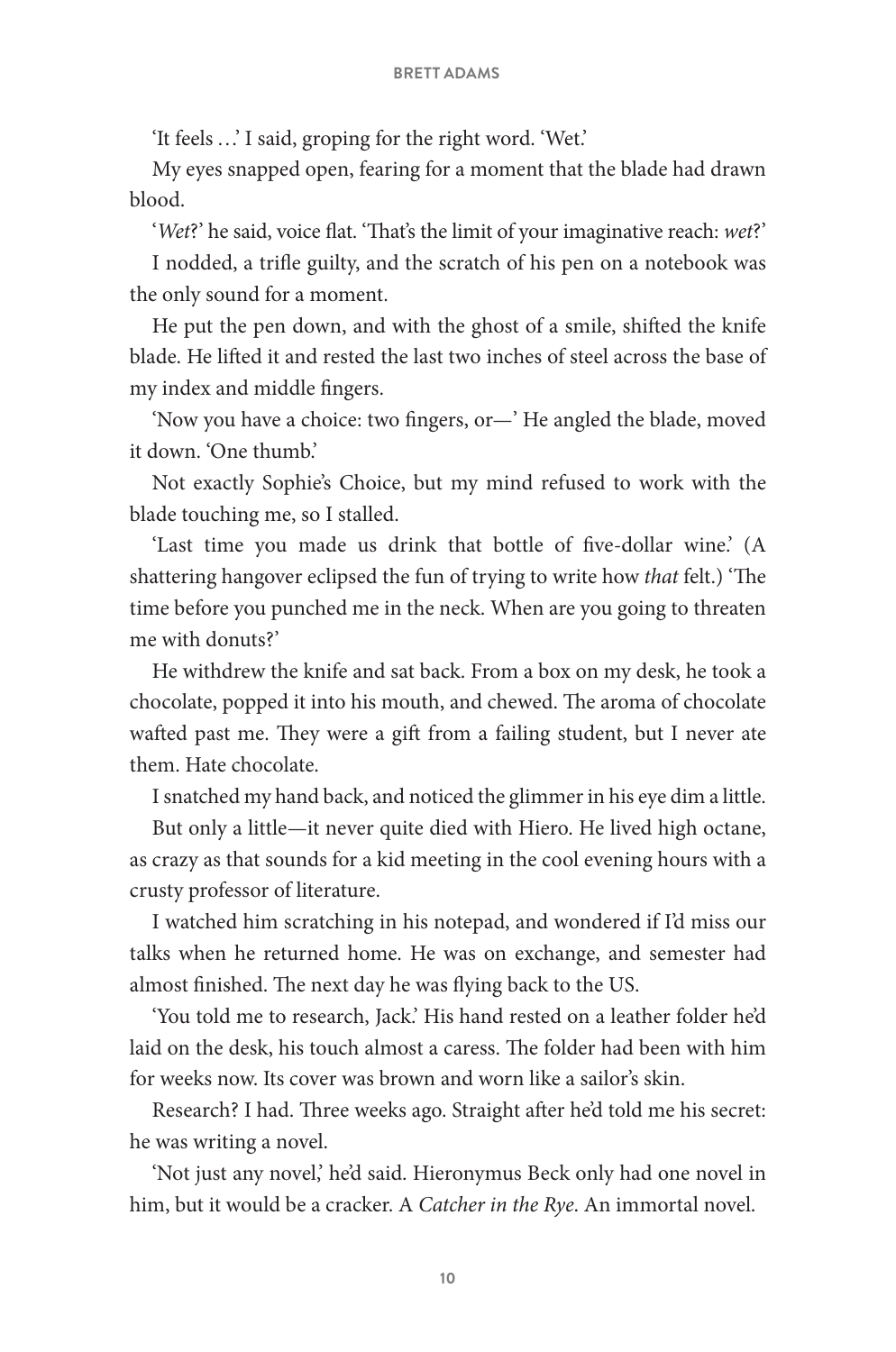When I pressed him about it, he said he didn't want to spoil it, but confessed it was a murder mystery. And since then, he'd remained uncharacteristically coy.

Tonight was my last chance to grill him, face to face. The teacher in me wanted to convince him that it was the details—the *verisimilitude*—that made a novel ring with truth. Made it endure.

More than that, I'm ashamed to admit. There was a rare spark in Hiero. If this novel did, against all odds, turn out to be a bestseller—or, God forbid, a classic—this was my last chance to be the guy who coached him to greatness.

Selfish, I know.

I took a breath and dove in. 'Who's the victim?'

His gaze settled on me again. Behind those eyes I fancied I could see his mind calculating whether or not to entrust me with his baby.

Then—

'This guy,' he said.

Progress, at last.

'How does he die?'

'Death.'

'Hilarious. Knife wound?' I said, glancing at the knife, which he had thankfully set down.

He shrugged.

I pressed. 'Bullet, strangulation, poison? You must know.'

'All of the above,' he replied, deadpan.

Gen Y—always want all the options.

He took a sheet of paper from his folder and wrote again.

'What about forensics?' I said. 'Murder always leaves a mark on the world.'

I hunched forward onto my desk, tried to coax a tell from his poker face.

'What trace evidence will your medical examiner find? Is it poison? It's poison, isn't it.'

He didn't deny it, so I latched hold.

'Poison offers plenty of ways to fork the reader's attention, but you need to be precise. Hemlock isn't arsenic.'

'Hemlock,' said Hiero, 'causes dilation of the pupils, dizziness, trembling,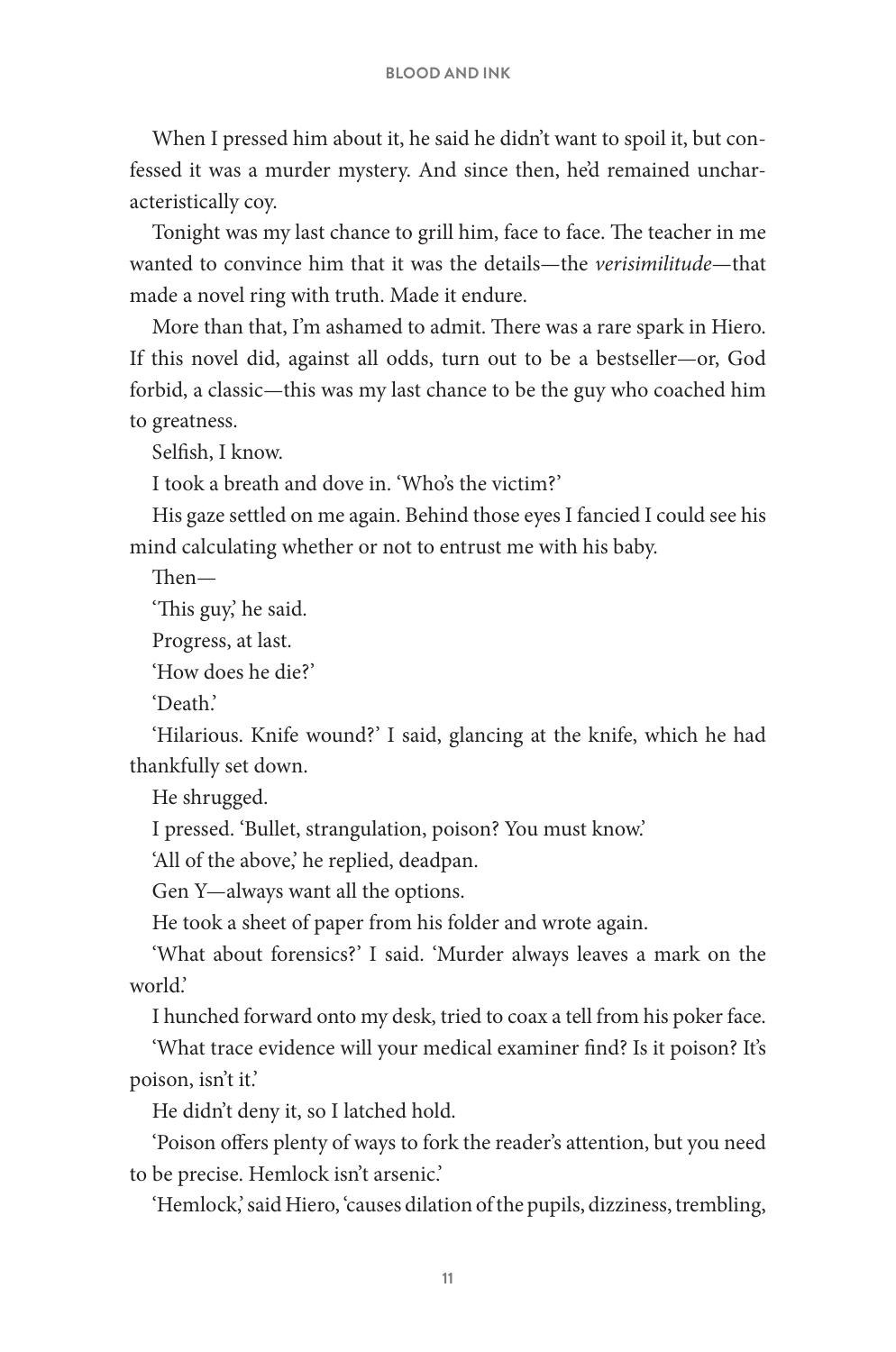paralysis, whereas arsenic causes headache, drowsiness, diarrhoea, white patches in the fingernails.'

'Wonderful!' I said. 'But cold. Here's the twist: hemlock grows by the side of the road in Washington; arsenic looks like cholera in Haiti. See the potential?'

'My novel isn't set in Washington or Haiti.'

'Don't be obtuse. Just nail the detail. That's where the devil lies.'

From where I sat, I read upside down as he wrote 'detail' and 'devil'.

He lifted his gaze, and his deep grey eyes smiled from behind a curtain of chestnut fringe: 'I'll research.'

I couldn't tell if he was humouring me, so I made one last pitch for attention to detail.

'Agatha Christie—queen of murder mystery—knew her poisons so well that a real murder was solved using her novel, *The Pale Horse*. It practically introduced the world to the lethal efficacy of thallium, and described the symptoms of thallium poisoning better than the medical journals. The very year the novel was published, 1961, the British serial killer known as the Teacup Poisoner began experimenting with it. Heck, just ten years ago a girl in Japan, an admirer of Teacup, killed her mother with thallium and blogged about it. You know you've hit the detail when your novel informs *real life.*'

Hiero snapped his folder shut. 'Life and art.'

'Art and life,' I replied, in what had become an in-joke.

Through my office window I saw evening had thickened to night. A hint of damp drifted through the old wrought-iron air vents, and with it the tick and croak of frogs.

I leaned back in my chair and let my eyes roam through my office. My gaze inevitably fell on the bookcase taking pride of place on the long wall. Its shelves bowed under the weight of classics.

Art. Art was going to kill me. They could write that on my headstone.

Hiero caught my glance. In a moment he was out of his seat, and at the shelves. As he scanned the spines, he murmured, 'Chandler, Lewis, Nabokov, Salinger, Tolstoy, Vonnegut …'

This was no book-of-the-month portfolio club set. These books were marked by life, picked from charity shops, garage sales, laundromats, each stained by the grit of life, creased by fingers uncaring or eager.